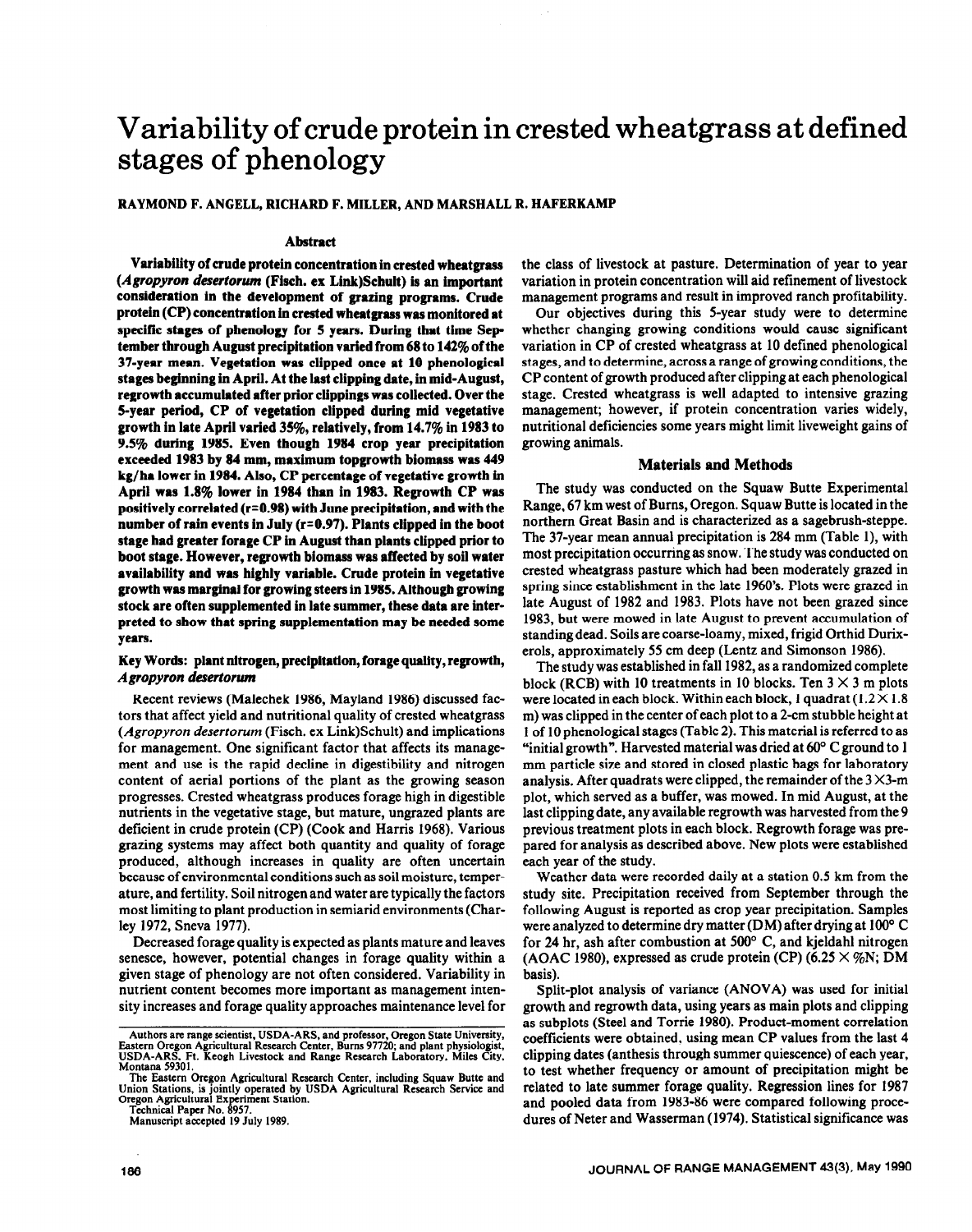| Crop    |       |      |      |      |      |      |      |      |     |      |      |      |       |
|---------|-------|------|------|------|------|------|------|------|-----|------|------|------|-------|
| Year    | Sept. | Oct. | Nov. | Dec. | Jan. | Feb. | Mar. | Apr. | May | June | July | Aug. | Total |
| 1981-82 |       | 38   | 68   | 80   | 19   | 18   | 12   | 26   |     | 35   | 26   |      | 350   |
| 1982-83 | 49    | 20   | 16   | 37   | 12   | 37   | 53   | 19   | 32  | 10   | 19   |      | 320   |
| 1983-84 | 15    | 27   | 45   | 86   |      | 11   | 66   | 27   |     | 37   | 15   | 53   | 404   |
| 1984-85 |       | 45   | 35   |      | 22   | 12   | 13   | 12   | 27  |      |      |      | 194   |
| 1985-86 | 38    | 12   | 15   | 32   | 26   | 79   | 30   | 10   | 36  |      |      |      | 291   |
| 1986-87 | 41    |      | 19   |      | 20   | 25   | 25   | 28   | 34  | 28   | -41  |      | 286   |
| Median  |       | 20   | 26   | 31   | 28   | 18   | 23   | 17   | 27  | 19   |      |      | 274   |
| Mean    | 14    | 23   | 31   | 35   | 34   | 23   | 24   | 20   | 31  | 24   |      | 10   | 284   |

**Table 1. Monthly precipitation (mm) received during the 5-year clipping study, and the 37 year mean and median amounts for the Squaw Butte Experimental Range. Data from 1981-82 are for the crop year just prior to the study.** 

**Table 2. Crude protein (%) in crested wheatgrass clipped once between early vegetative and summer quiescence stages from 1983 to 1987 at the Squaw Butte Experimental Range.** 

| Trt. | Approx.<br>clip      |                  | Year |      |       |      |      |  |
|------|----------------------|------------------|------|------|-------|------|------|--|
| no.  | date                 | Phenology        | 1983 | 1984 | 1985  | 1986 | 1987 |  |
|      |                      |                  |      |      | (CP%) |      |      |  |
| 1    | mid Apr.             | early veg.       | 14.4 | 12.9 | 10.6  | 10.7 | 10.9 |  |
| 2    | late Apr.            | mid veg.         | 14.7 | 11.9 | 9.5   | 11.2 | 12.2 |  |
| 3    | mid May              | late veg.        | 13.6 | 11.6 | 9.4   | 10.5 | 11.1 |  |
| 4    | late May             | early boot       | 10.9 | 10.5 | 8.6   | 9.3  | 9.2  |  |
| 5    | early June late boot |                  | 7.8  | 8.5  | 7.0   | 7.8  | 8.8  |  |
| 6    | late June            | flowering        | 6.4  | 7.2  | 5.5   | 6.0  | 8.3  |  |
| 7    | early July           | anthesis         | 4.9  | 5.1  | 4.3   | 4.8  | 6.9  |  |
| 8    | late July            | seed form.       | 3.6  | 3.9  | 3.8   | 4.2  | 6.9  |  |
| 9    | early Aug. seed set  |                  | 3.3  | 3.5  | 3.6   | 3.7  | 6.8  |  |
| 10   | mid Aug.             | summer<br>quies. | 3.1  | 3.1  | 3.3   | 3.6  | 6.5  |  |

Standard errors: year, 0.07; clipping date, 0.11; year  $\times$  clipping date, 0.24.

accepted at *P<O.OS.* 

#### **Results**

Crop year (September through August) precipitation varied from 68% to 142% of normal (Table l), with 1983 and 1984 receiving 114% and 142% of the 37-year average. Additionally, crop year precipitation in 1982, just prior to the study, was 124% of average. The 1985 crop year was only 68% of average, and ended a 3-year period of above-average precipitation. Precipitation in 1986 and 1987 was 102 and 101% of average, respectively. The summer of 1987 was unique because July precipitation exceeded 40 mm. That is the greatest amount on record for July, and approximately 4 times the average. Soil water potential in the 2-20 cm depth was near -0.03 MPa in mid April except in 1985 and 1987. Those years soil water potential was about -0.2 MPa (Miller et al. 1990).

#### **Initial Growth**

Clipping date by year interaction was significant. This indicated that changes in CP concentration associated with any given phenology were affected by environmental conditions each year. Summer precipitation allowed plants to retain green tissue through August in 1987. That year, forage quality in July and August (seed formation to quiescence) was almost twice that observed in all previous years: approximately 7%. Additionally, forage quality was high in April 1983, when plants clipped at the mid vegetative stage in 1983 contained 14.7% CP (Table 2). We were not able to identify specific environmental effects which caused this variation in quality of early growth; however, precipitation and yield data from 1983 and 1984 may provide insight. Crop year precipitation was 84 mm greater in 1984 than 1983; however, peak **standing** crop was 449 kg/ ha lower in 1984 (2,338 vs. 1,889 kg/ ha) (Table 3). Also, CP percentage in April was 12.9% in 1984 vs. 14.7% in 1983.

Forage protein declined rapidly at each clipping from early boot to flowering, until seed formation in late July. Such a decline is typical (Bedell 1973, Hyder and Sneva 1963, Malechek 1986), but in the present study, significant interaction with years occurred in response to changing environmental conditions.

Linear regression analysis of pooled data (1983-86) showed a strong linear relationship between phenology and  $CP (R<sup>2</sup>=0.88)$ , as did data from 1987 ( $R^2=0.89$ ) (Fig. 1). However, the 2 regression models were significantly different *(P<.Ol),* and the slope of the

**Table 3. Crested wheatgrass yield (kg/ha) when clipped at the indicated phenological stage (1st clipping), and regrowth (kg/ha) accumulated between that clipping and mid August (2nd clipping). Plants clipped during summer quiescence were clipped only once.** 

|                    | Year       |          |      |      |      |     |      |     |      |     |  |
|--------------------|------------|----------|------|------|------|-----|------|-----|------|-----|--|
|                    | 1983       |          | 1984 |      | 1985 |     | 1986 |     | 1987 |     |  |
| Phenological stage | <b>Ist</b> | 2nd      | 1st  | 2nd  | lst  | 2nd | 1st  | 2nd | 1st  | 2nd |  |
| Early vegetative   | 273        | 1839     | 87   | 1239 | 227  | 496 | 423  | 765 | 374  | 607 |  |
| Mid vegetative     | 276        | 1524     | 290  | 1365 | 382  | 430 | 498  | 616 | 456  | 402 |  |
| Late vegetative    | 388        | 1540     | 375  | 916  | 444  | 430 | 677  | 376 | 580  | 235 |  |
| Early boot         | 755        | 568      | 646  | 230  | 487  | 319 | 819  | 125 | 814  | 216 |  |
| Late boot          | 1219       | 269      | 1090 | 118  | 913  | 85  | 1102 |     | 691  | 164 |  |
| Early flowering    | 1709       | 217      | 1008 | 74   | 1002 | o   | 1227 |     | 818  | 102 |  |
| Anthesis           | 2338       | 72       | 1505 | 43   | 972  | 0   | 1177 | 0   | 775  | 75  |  |
| Seed formation     | 2240       | $\bf{0}$ | 1755 | 0    | 972  | 0   | 1150 | 0   | 787  | 44  |  |
| Seed set           | 2133       | $\bf{0}$ | 1889 | 0    | 835  | 0   | 1204 | 0   | 730  | 0   |  |
| Summer quiescence  | 1966       |          | 1704 |      | 725  |     | 1130 |     | 731  |     |  |

First clipping standard errors: year, **18.9;** phcnology, **23.89; y X** phen., 53.3. Regrowth standard errors: year, 33.6; phcnology, 31.6; y X phcn., 70.6 Regrowth data adapted from Miller et al. (1990).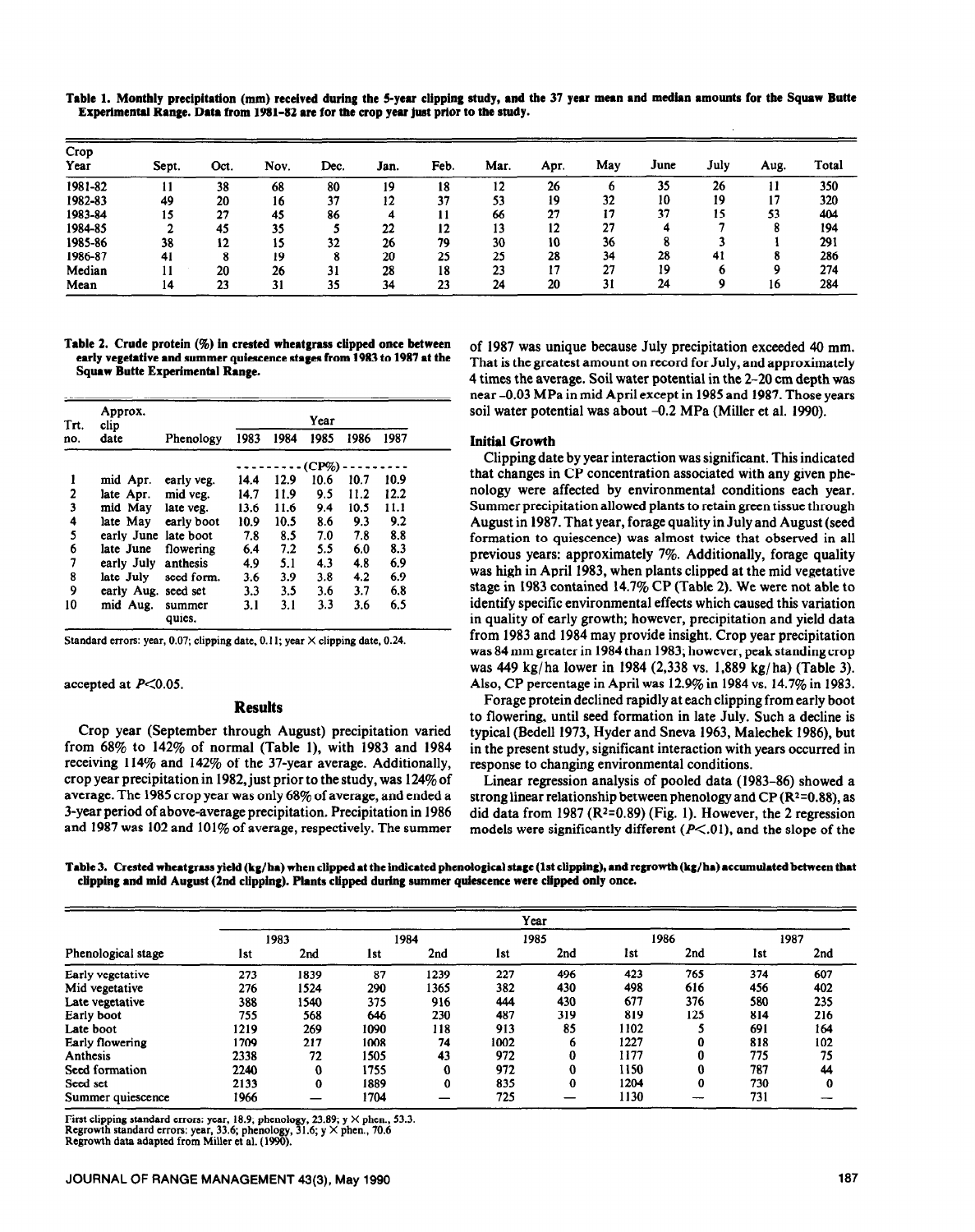

**Fig. 1. Regression analysis of the relationship between pbenological stage**  at clipping and mean CP content (n=10) of crested wheatgrass topgrowth. Phenology is on a scale from 1 to 10 as per Table 2. Regressions for pooled data and 1987 data are different ( $P<0.01$ ), and have different **slopes.** 

1987 model was less than for the pooled model **(P<.O5).** Second and third degree polynomials did not significantly improve fit for either model. Summer precipitation in 1987 promoted growth and delayed loss of quality in crested wheatgrass.

Early to mid summer (June or July) total precipitation was not significantly correlated with plant CP from anthesis to quiescence stages. However, the number of rainy days in July, was correlated with CP concentration at those phenological stages (r=0.96, n=5). Rain occurred on 7 days in July 1987, I of which exceeded 26 mm. Fisher et al. (1987) and Charley (1972) have discussed the potential of small precipitation events for stimulating nitrogen mineralization in surface soil, thereby increasing nitrogen availability for use during periods of effective rainfall. If rain events are assumed to be separated in time by at least 1 day, there were 6 events in June and July, 1987, of which only 2 exceeded IO-mm.

#### **Regrowth**

Regrowth of crested wheatgrass after clipping once during the growing season was highly variable (Table 3). Regrowth CP in plots clipped on the first 4 dates were analyzed by ANOVA and main effects were highly significant. However, interaction between year and clipping date was also significant. Summer, 1987, precipitation promoted growth and allowed plants to maintain green tissue in August, even for plants clipped prior to elevation of apical meristems in May. Plants clipped on the first 3 dates in 1983 and 1984 contained less than 4% CP, while those clipped in 1985-86 averaged 4%, and topgrowth from 1987 averaged 8.4%.

Regrowth occurred after 7 clipping dates in 1983 and 1984 and after 8 dates in 1987. Stepwise regression analysis indicated that data from 1983 and 1984 was best described by a cubic polynomial (Fig 2). Data from 1987, however, was best described by a simple quadratic equation after linear and cubic terms were determined to be nonsignificant ( $P \le 0.05$ ). The first 2 years, crop year precipitation was above normal, while 1987 had a drier than average winter, followed by normal to above-average growing season precipitation.

Regrowth yield in August for plants clipped in spring or summer was also highly variable (Table 3). The first year **(1983)** was not the wettest year of study, but regrowth was substantial. Below-average precipitation in the 1984-85 crop year limited regrowth even on plots clipped during early vegetative growth. Winter precipitation in 1985-86 allowed more regrowth on plots clipped in April and May; however, below-average June rainfall apparently limited regrowth on plots clipped later in the growing season.



**Fig. 2. Regression analysis of crude protein concentration of crested wheatgrass in mid August for regrowth accumulated after clipping once between early vegetative and seed formation stages.** Phenology is on a scale of **1 to 10 as per** Table 2.

Plants clipped during or after boot stage initiated new tillers if soil water was sufficient, and CP in August was at least 5.4% (Table 4). Although plants clipped during or after boot stage increased CP of regrowth clipped in August, the effect was variable, apparently being influenced in part by available soil water. The high CP

Table 4. Crude protein concentration **of crested wheatgrass in mid-August after a single clipping at the indicated phenology.** 

|            | Year               |                 |                 |                |                 |  |  |  |  |  |  |
|------------|--------------------|-----------------|-----------------|----------------|-----------------|--|--|--|--|--|--|
| Phenology  | 1983               | 1984            | 1985            | 1986           | 1987            |  |  |  |  |  |  |
|            | $(CP \& \pm SE^1)$ |                 |                 |                |                 |  |  |  |  |  |  |
| early veg. | $3.3 \pm 0.08$     | $3.2 \pm 0.08$  | $3.6 \pm 0.07$  | $4.1 \pm 0.10$ | $7.7 + 0.35$    |  |  |  |  |  |  |
| mid veg.   | $3.4 \pm 0.04$     | $3.3 \pm 0.13$  | $4.0 \pm 0.13$  | $4.2 \pm 0.04$ | $8.7 \pm 0.38$  |  |  |  |  |  |  |
| late veg.  | $3.4 \pm 0.05$     | $3.7 \pm 0.09$  | $4.5 \pm 0.11$  | $5.1 \pm 0.08$ | $8.8 \pm 0.55$  |  |  |  |  |  |  |
| early boot | $5.4 \pm 0.07$     | $6.3 \pm 0.23$  | $7.4 \pm 0.19$  | $7.0 \pm 0.10$ | $9.3 \pm 0.19$  |  |  |  |  |  |  |
| late boot  | $7.8 \pm 0.20$     | $8.7 \pm 0.60$  | nr <sup>2</sup> | nr             | $10.4 \pm 0.45$ |  |  |  |  |  |  |
| flowering  | $9.1 \pm 0.63$     | $11.6 \pm 0.49$ | nr              | nr             | $15.8 + 0.53$   |  |  |  |  |  |  |
| anthesis   | $8.9 \pm 0.63$     | $10.2 \pm 1.09$ | nr              | nr             | $18.0 \pm 0.25$ |  |  |  |  |  |  |
| seed form. | nr                 | nr              | nr              | nr             | $17.9 \pm 0.43$ |  |  |  |  |  |  |

'xl=10

"No regrowth occurred after clipping on **these dates.** 

concentrations observed in 1987 are noteworthy; however, they are associated with a small regrowth biomass (Table 3). Although regrowth from plants clipped during anthesis in 1983 and 1987 was similar (72 and 75 kg/ ha, respectively), CP of regrowth in 1987 was 9% greater than in 1983.

Sneva (1977) found that precipitation received between July and the following June, along with early spring temperatures, was highly correlated with regrowth dry matter accumulation. We found CP content in regrowth to be positively and highly correlated with occurrence of effective rain  $(>10$  mm) in June ( $r=0.98$ ; n=5) and with number of rainy days in July ( $r=0.97$ ; n=5). Crop year precipitation showed a weak, negative correlation to regrowth quality  $(r=-0.3; n=5)$ .

#### **Discussion**

Crude protein in actively growing crested wheatgrass varied significantly within defined phenological stages over a 5-year period. Peak CP observed in vegetative growth varied 28%, relatively, from 14.7 in April 1983 to 10.6% in April 1985. In an earlier study at Squaw Butte, crude protein in crested wheatgrass topgrowth was 12.5% on May 1st (Daugherty et al. 1982). Results from the present study indicate that CP can be as much as 25% lower than the value reported by those authors.